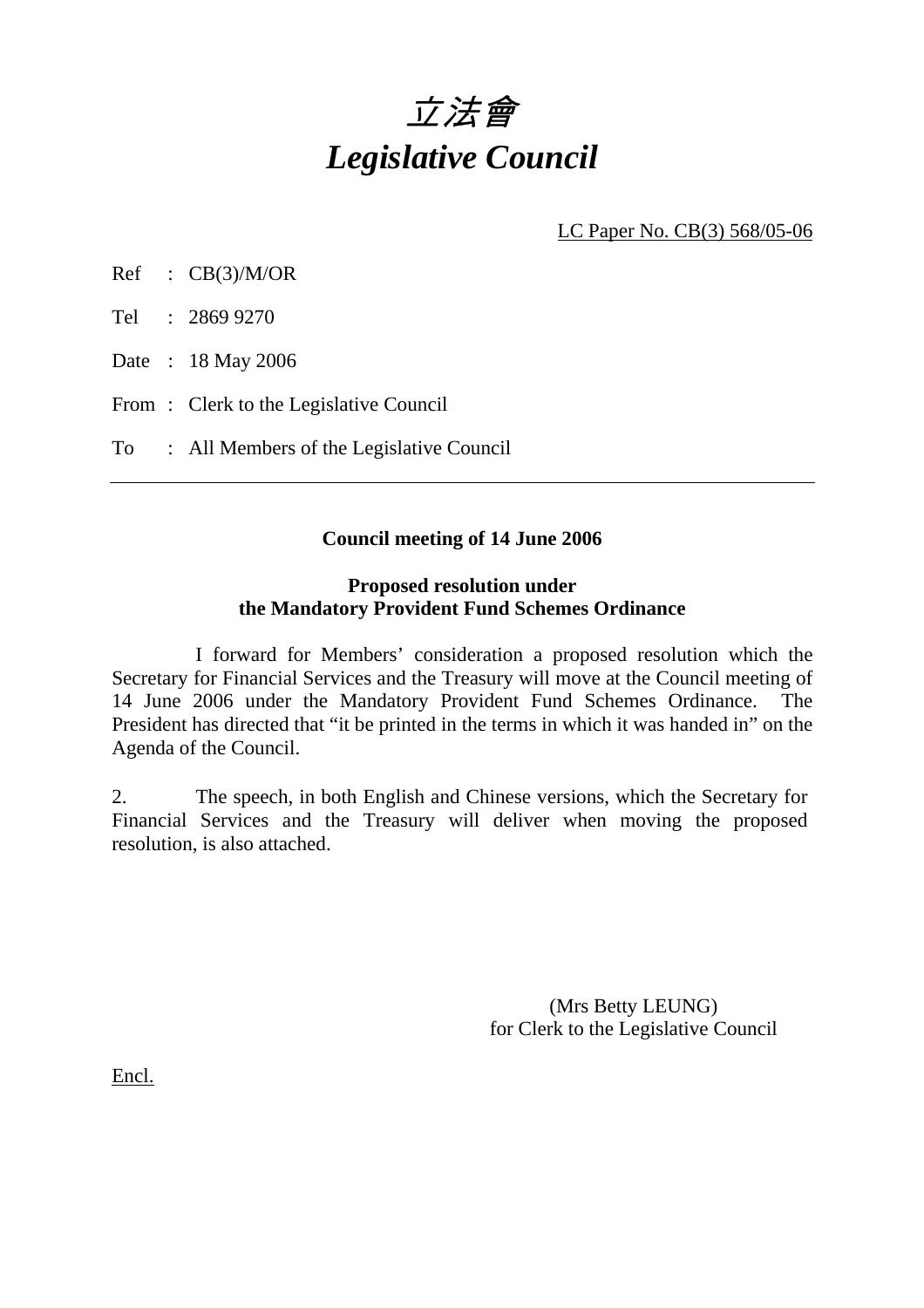## MANDATORY PROVIDENT FUND SCHEMES ORDINANCE

# **RESOLUTION**

\_\_\_\_\_\_\_\_\_\_\_\_\_\_\_\_\_\_\_\_\_\_\_

(Under section 46 of the Mandatory Provident Fund Schemes Ordinance (Cap. 485))

\_\_\_\_\_\_\_\_\_\_\_\_\_\_\_\_\_\_\_\_\_\_\_\_

RESOLVED that the Mandatory Provident Fund Schemes (General) (Amendment) Regulation 2006, made by the Chief Executive in Council on 9 May 2006, be approved.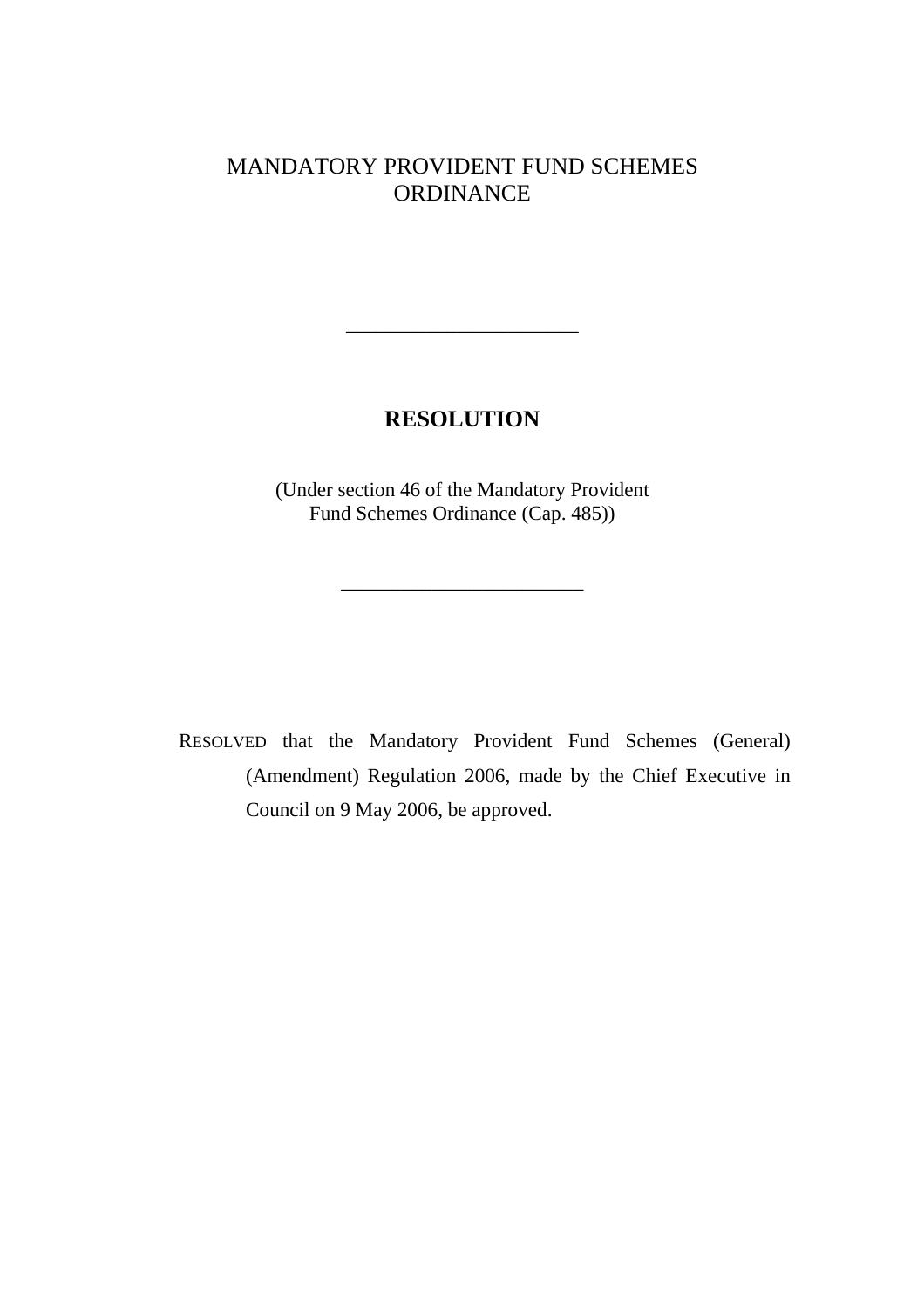### **MANDATORY PROVIDENT FUND SCHEMES (GENERAL) (AMENDMENT) REGULATION 2006**

# **CONTENTS**

| Section        |                            | Page |
|----------------|----------------------------|------|
| $\blacksquare$ | Commencement               |      |
| 2.             | Interpretation             |      |
| 3.             | Investment of scheme funds |      |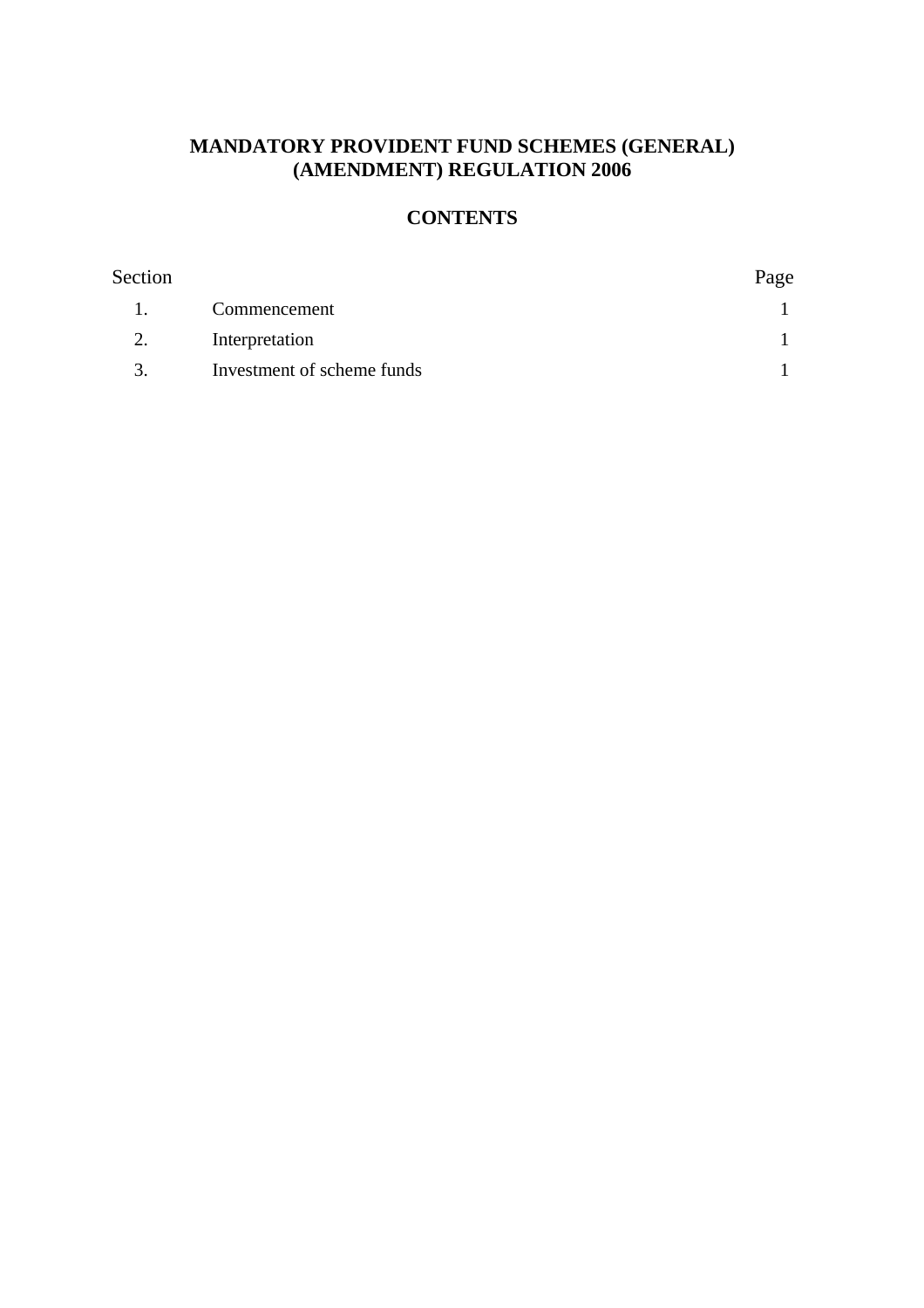#### **MANDATORY PROVIDENT FUND SCHEMES (GENERAL) (AMENDMENT) REGULATION 2006**

(Made by the Chief Executive in Council under section 46 of the Mandatory Provident Fund Schemes Ordinance (Cap. 485) subject to the approval of the Legislative Council)

#### **1. Commencement**

This Regulation shall come into operation on a day to be appointed by the Secretary for Financial Services and the Treasury by notice published in the Gazette.

#### **2. Interpretation**

Section 2 of the Mandatory Provident Fund Schemes (General) Regulation (Cap. 485 sub. leg. A) is amended –

- (*a*) in the definition of "financial futures contract"–
	- (i) by repealing "entered into on an approved futures exchange";
	- (ii) in paragraph  $(a)$ , by repealing "a quantity" and substituting "an agreed quantity";
	- (iii) in paragraph  $(b)(i)$ , by adding ", or an agreed quantity of specified securities," after "specified security";
- (*b*) in the definition of "financial option contract"
	- (i) by repealing "entered into on an approved futures exchange or an approved stock exchange";
	- (ii) by repealing "stock market index" and substituting "index of securities".

#### **3. Investment of scheme funds**

Schedule 1 is amended –

 $(a)$  in section  $1 -$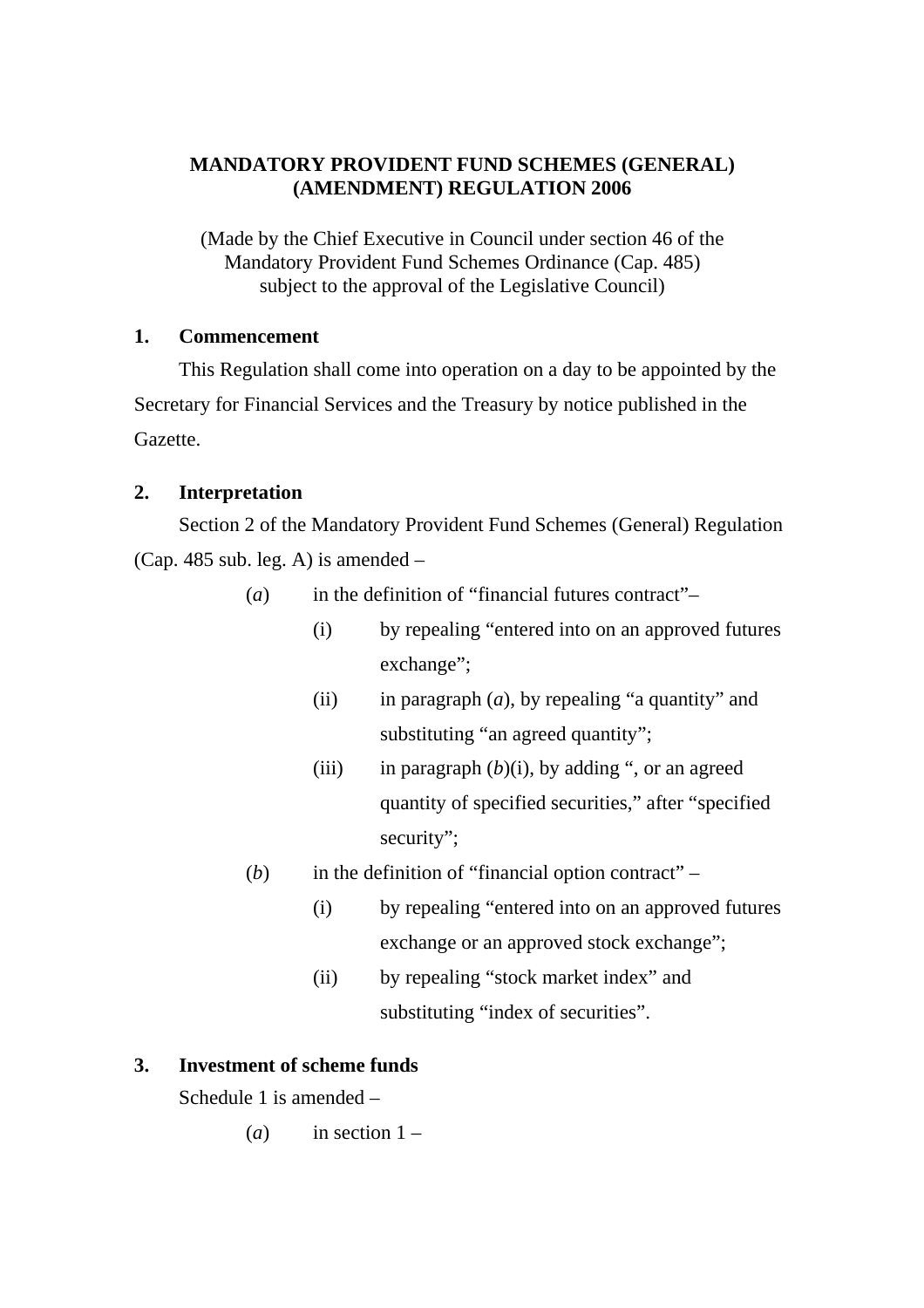- (i) in subsection  $(1)$ 
	- (A) in the definition of "call warrant", by repealing "that is listed on an approved stock exchange or an approved futures exchange and";
	- (B) in the definition of "put warrant", by repealing "that is listed on an approved stock exchange or an approved futures exchange and";
	- $(C)$  in the definition of "warrant"
		- (I) in paragraph (*a*), by repealing "is listed on an approved stock exchange and that";
		- (II) in paragraph (*c*), by repealing the comma and substituting a full stop;
		- (III) by repealing everything after paragraph (*c*);
- (ii) by adding  $-$

"(4) For the purposes of this Schedule, a security is to be listed on an approved stock exchange or an approved futures exchange if the requirements specified by the Authority for this purpose are complied with in relation to the security.";

- (*b*) in section  $2 -$ 
	- $(i)$  in subsection  $(1)$ , by adding "(excluding an investment permitted under section 11 of this Schedule)" after "permissible investments";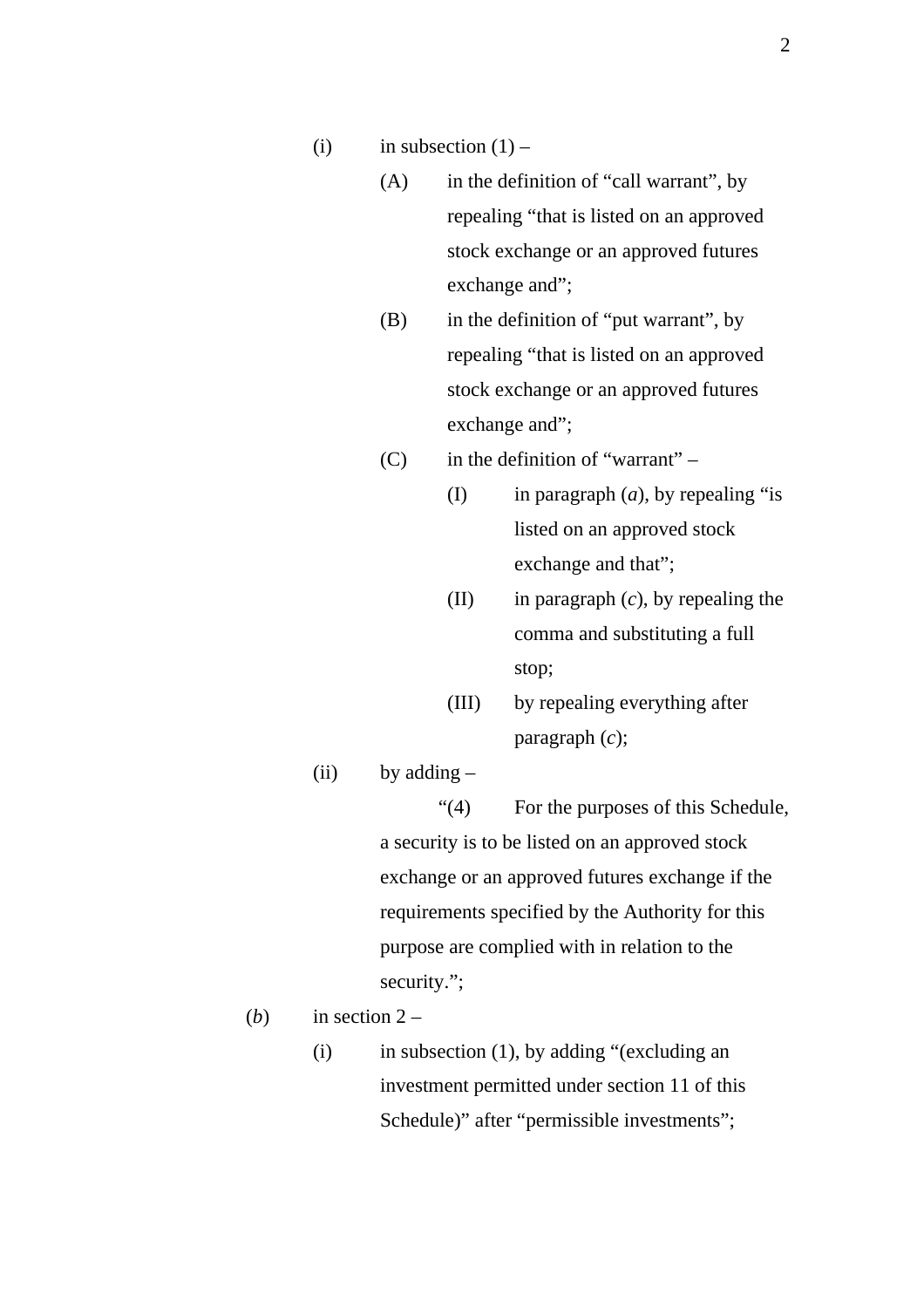$(ii)$  by adding  $-$ 

" $(1)$  For the purposes of subsection  $(1)$ , where the funds of a constituent fund are invested in a relevant investment, the amount invested in the relevant investment is also to be taken into account in the manner specified by the Authority for the purposes of this subsection when ascertaining the total amount of the funds invested in the securities and other permissible investments issued by the person who issues the underlying investment of the relevant investment.";

(iii) by adding  $-$ 

"(1B) Where the repayment of principal or the payment of interest in respect of a debt security issued by a person is guaranteed by another person, the debt security is, for the purposes of subsection (1), to be regarded as also issued by the other person.";

(iv) in subsection (2), by repealing "securities or other permissible investments of a particular class" and substituting "the shares of a particular class, or the total amount of debt securities,";

(v) by adding  $-$ 

" $(7)$  In this section – "relevant investment" (有關投資項目) means a permissible investment –

> (*a*) the value of which is determined by reference to the value of another investment; and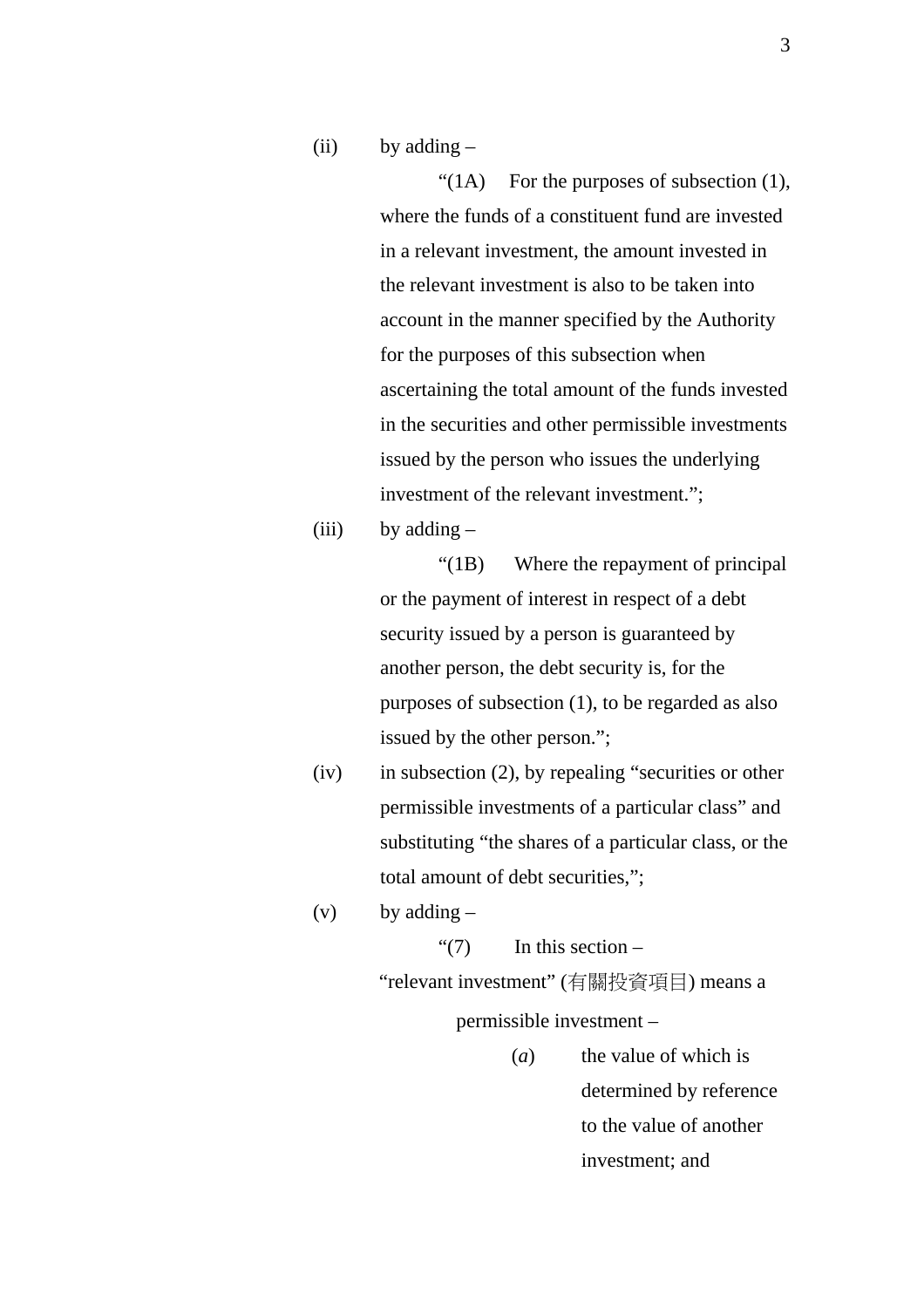(*b*) which is specified, or belongs to a class of investment specified, by the Authority as a relevant investment for the purposes of this definition; "underlying investment" (基礎投資項目), in

relation to a relevant investment, means an investment –

- (*a*) by reference to the value of which the value of the relevant investment is determined; and
- (*b*) which is specified, or belongs to a class of investment specified, by the Authority as an underlying investment for the purposes of this definition.";

 $(c)$  in section  $6A -$ 

- (i) by repealing " $(1)$ " before "The";
- (ii) in paragraph  $(a)$ (ii), by repealing "recognized";
- (*d*) in section  $7 -$ 
	- (i) in subsection  $(2)(d)$ , by repealing "recognized" stock exchange" and substituting "approved stock exchange";
	- $(ii)$  by adding  $-$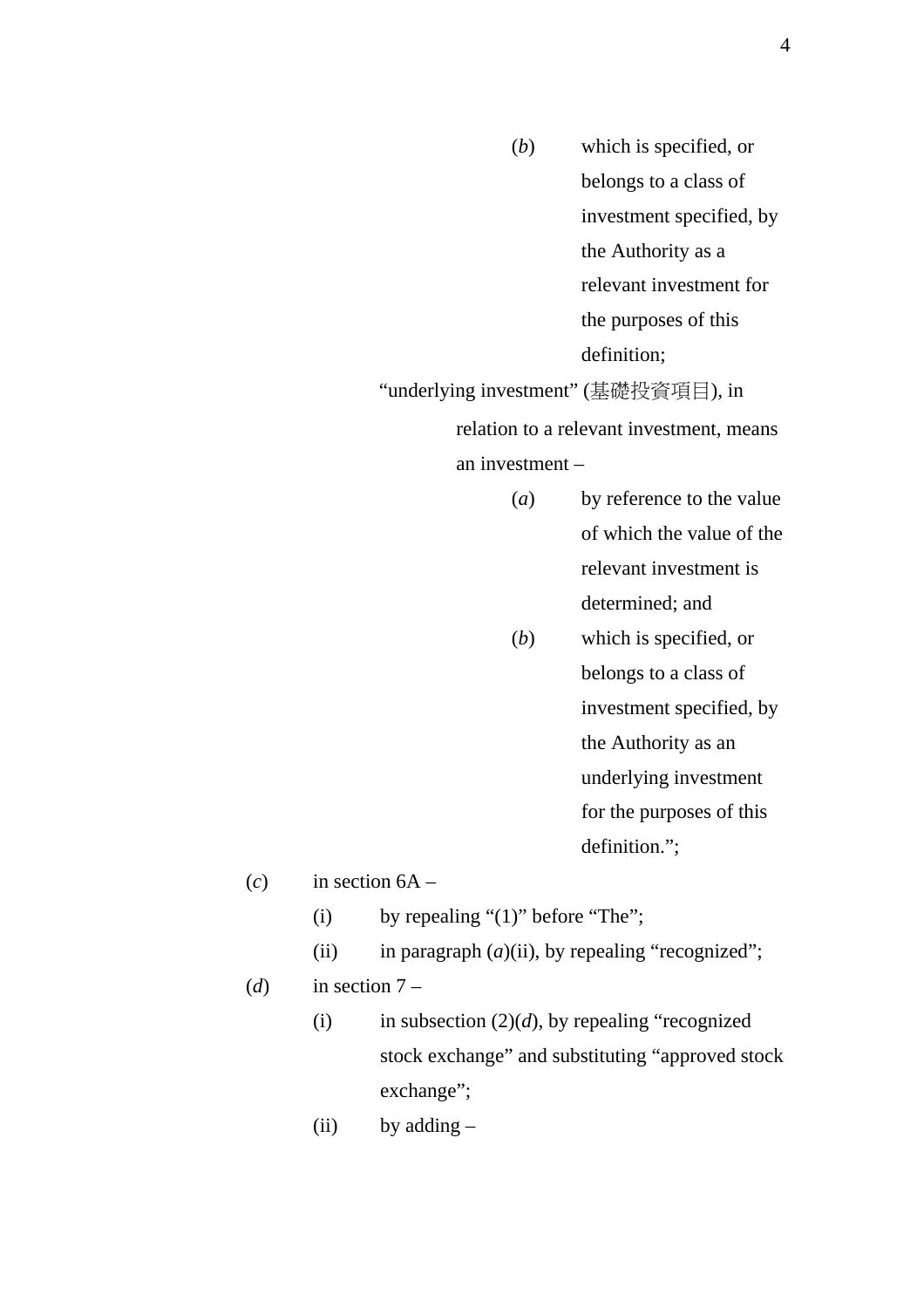"(5) For the purposes of this section, "debt security" (債務證券) does not include a document issued by a person as evidence of a deposit, within the meaning of section 11 of this Schedule, that is placed with that person.";

(*e*) in section 8 –

(i) in subsection  $(1)$  –

- (A) in paragraph (*a*), by repealing "or";
- (B) in paragraph (*b*), by repealing the full stop and substituting "; or";
- $(C)$  by adding
	- "(*c*) securities listed on an approved stock exchange that are approved, or are of a kind approved, by the Authority.";
- (ii) in subsection (2), by repealing everything before paragraph  $(c)$  and substituting  $-$

"(2) Not more than 10 per cent in total of the funds of a constituent fund may be invested in the following –

- (*a*) fully-paid up shares listed on a stock exchange that is not an approved stock exchange, other than the shares of a company that is a collective investment scheme;
- (*b*) securities that are approved, or are of a kind approved, by the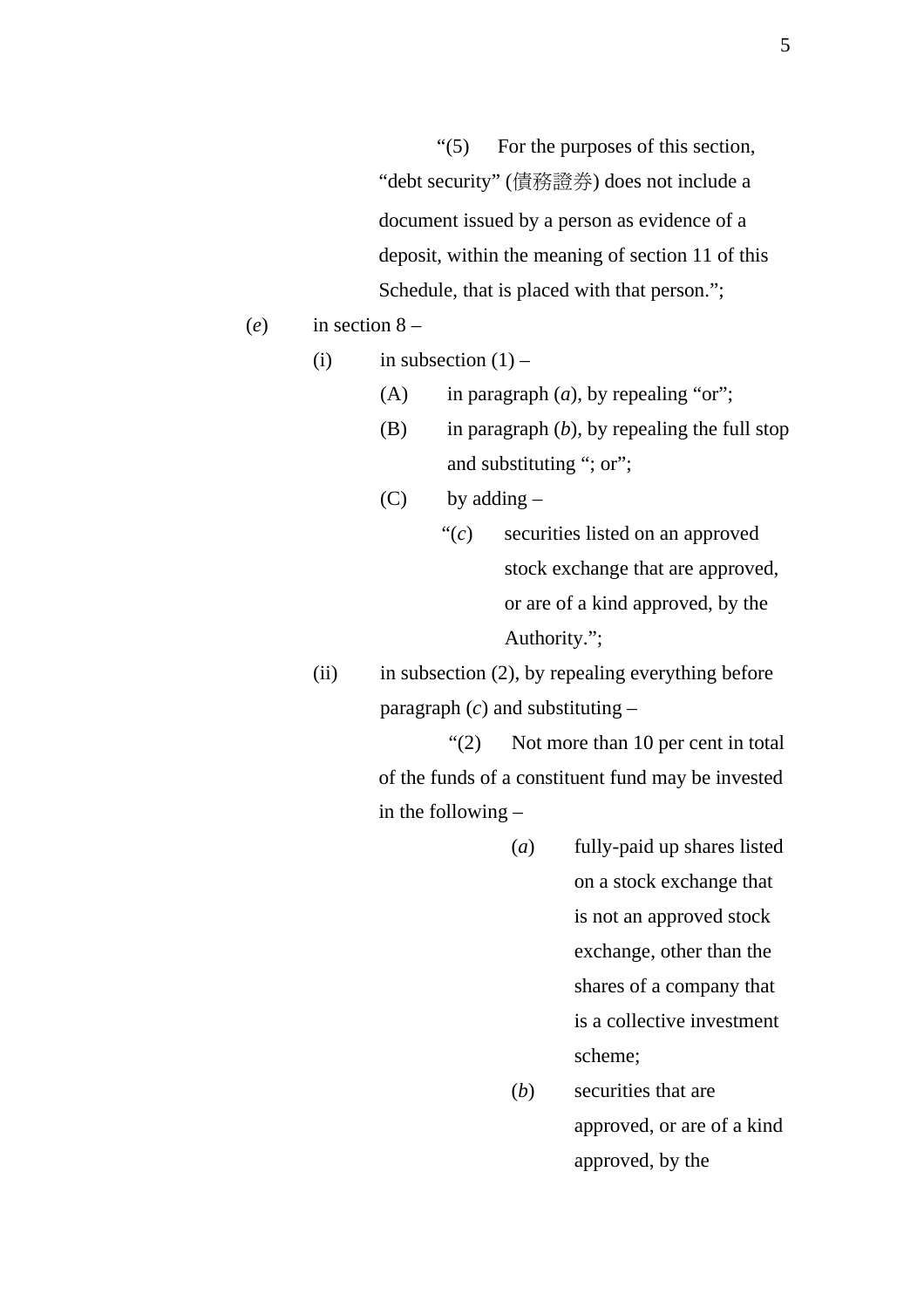Authority, other than shares listed on an approved stock exchange; and";

- (*f*) in section  $9 -$ 
	- (i) by renumbering it as section  $9(1)$ ;
	- (ii) in subsection  $(1)(a)$ , by repealing "recognized" stock exchange" and substituting "approved stock exchange";
	- (iii) by adding  $-$

"(2) For the purposes of this section, "convertible debt security" (可轉換債務證券) does not include a document issued by a person as evidence of a deposit, within the meaning of section 11 of this Schedule, that is placed with that person.";

- (*g*) in section 10, by adding before paragraph  $(a)$ 
	- "(*aa*) the warrant is listed on an approved stock exchange or an approved futures exchange;
		- (*ab*) the underlying ordinary shares to which the warrant may be converted are listed on an approved stock exchange;";
- $(h)$  in section  $11 -$ 
	- $(i)$  in subsection  $(1)$ , in the English text, by repealing "deposited with" and substituting "placed on deposit with";
	- (ii) by adding  $-$

 "(1A) The funds of a constituent fund must not be placed on deposit with a branch outside Hong Kong of an authorized financial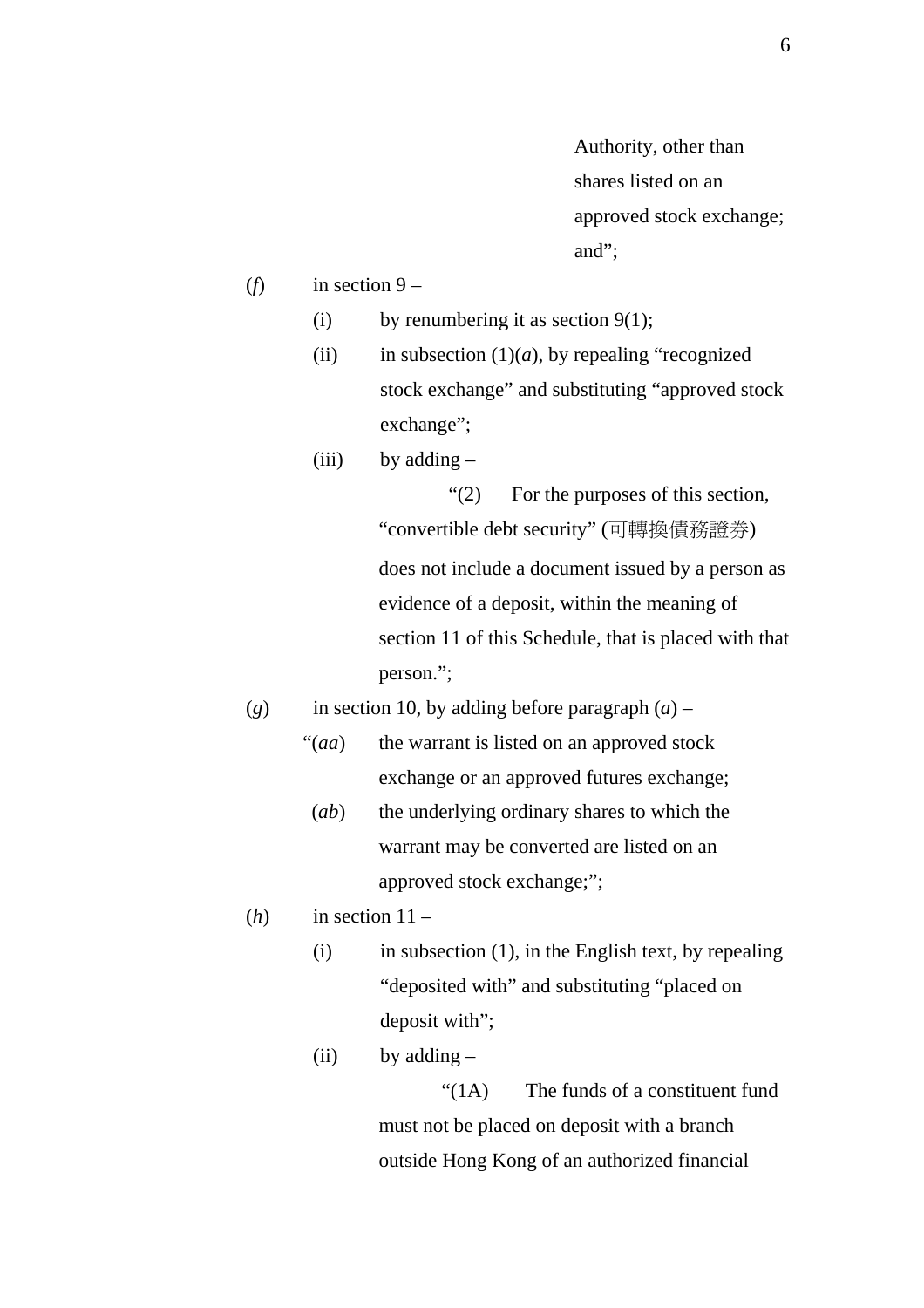institution incorporated outside Hong Kong unless the authorized financial institution satisfies a minimum credit rating set by the Authority, based on the credit rating of the authorized financial institution as determined by an approved credit rating agency.";

- (iii) in subsection (2), in the English text
	- (A) by repealing "deposited with" and substituting "placed on deposit with";
	- (B) by repealing "deposited would" and substituting "so placed would";
- (iv) in subsection (3), in the English text
	- (A) by repealing "deposited with" and substituting "placed on deposit with";
	- (B) by repealing "deposited would" and substituting "so placed would";
- $(v)$  in subsection (4), in the English text, by repealing "deposited" and substituting "so placed";
- (vi) by adding  $-$

 "(4A) Notwithstanding subsection (4), where a constituent fund has a total market value of less than \$8,000,000, then that subsection shall not apply to the constituent fund if the approved trustee has the prior approval of the Authority that that subsection shall not apply to the constituent fund.";

(vii) by adding  $-$ 

 "(4B) For the purposes of this section, where the funds of a constituent fund are invested in a certificate of deposit that is –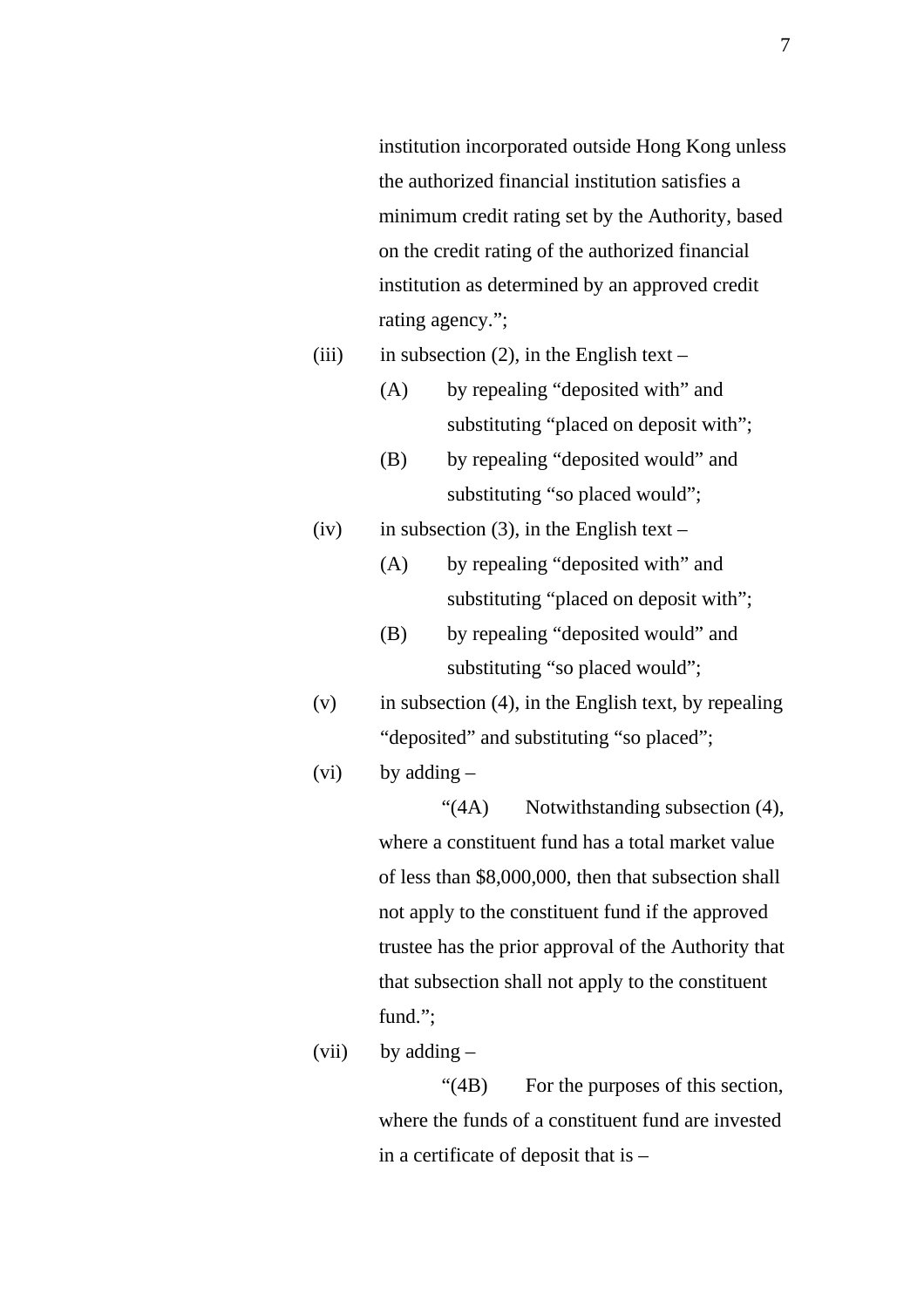- (*a*) issued by an authorized financial institution or an eligible overseas bank; and
- (*b*) acquired from a person other than the authorized financial institution or eligible overseas bank,

such amount of the funds as is equal to the market value of the certificate of deposit is to be regarded as having been placed on deposit with the authorized financial institution or eligible overseas bank.";

- (viii) in subsection (5), by repealing the definition of "deposit" and substituting –
	- ""deposit"  $(\vec{\tau} \cdot \vec{\tau})$  means a loan of money that is repayable with or without interest or premium, either on demand or at a time or in circumstances agreed by or on behalf of the person making the payment and the person receiving it, but does not include a loan of money –
		- (*a*) upon terms referable to the provision of property or services or the giving of security; or
		- (*b*) specified by the Authority as not being regarded as a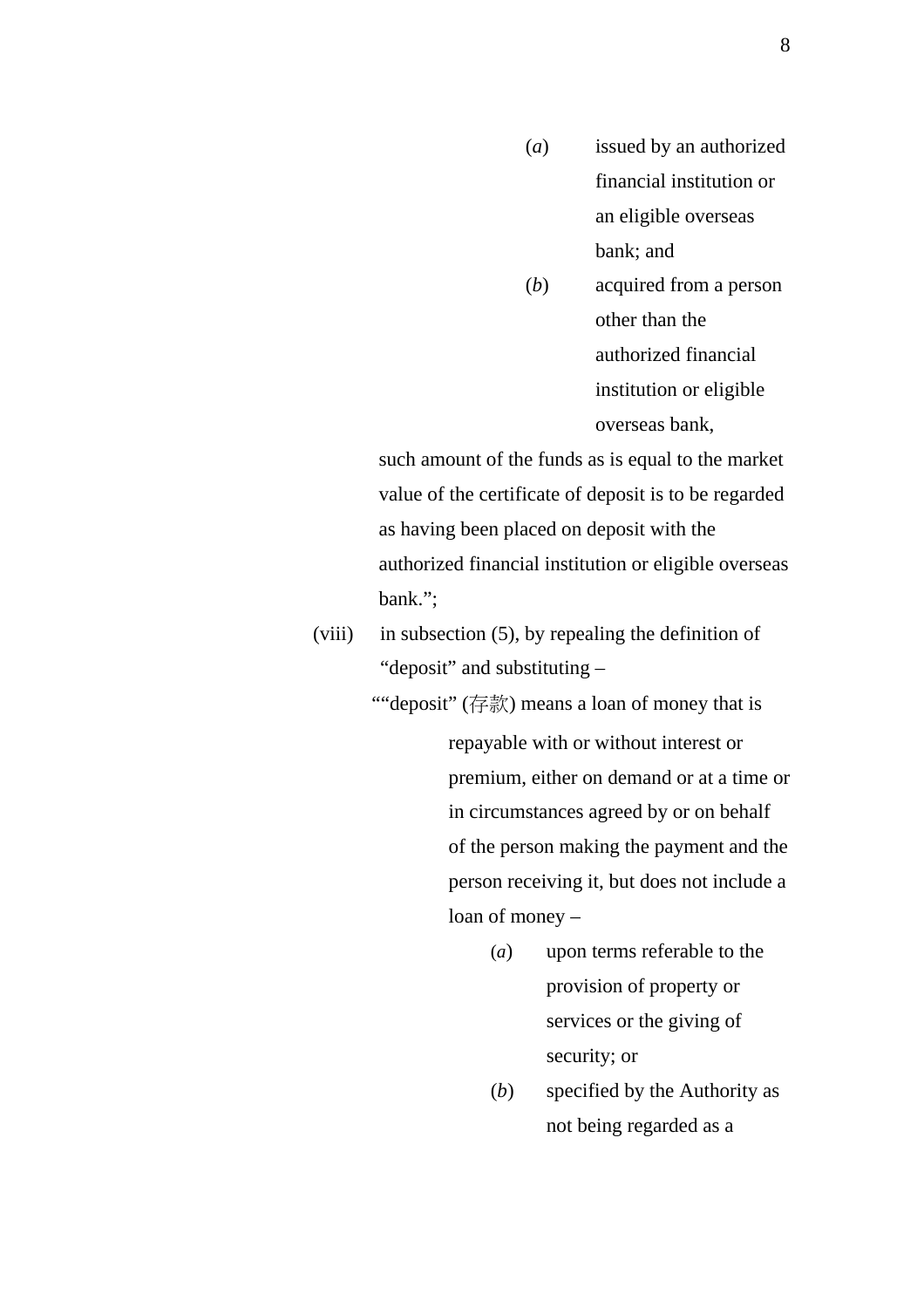deposit for the purposes of

this definition,

and references to placing funds on deposit shall be construed accordingly.";

(*i*) by repealing section 12;

(*j*) by repealing section 13 and substituting –

#### "13. **Permissible investments: securities to be listed**

The funds of a constituent fund may be applied for acquiring securities that are –

- (*a*) of a kind to which section 7(2)(*d*), 8(1), 9(1)(*a*) or 10 of this Schedule would apply if they were listed on an approved stock exchange or an approved futures exchange; and
- (*b*) to be listed on an approved stock exchange or an approved futures exchange. ";

 $(k)$  in section  $14 -$ 

- (i) in subsection (2), by repealing "listed" and substituting "traded";
- (ii) by adding  $-$

 "(2A) A contract described in paragraph  $(a)$  or  $(b)(i)$  of the definition of "financial futures contract" in section 2 of this Regulation must not be acquired for a constituent fund unless investing in the specified security or securities concerned is permitted under this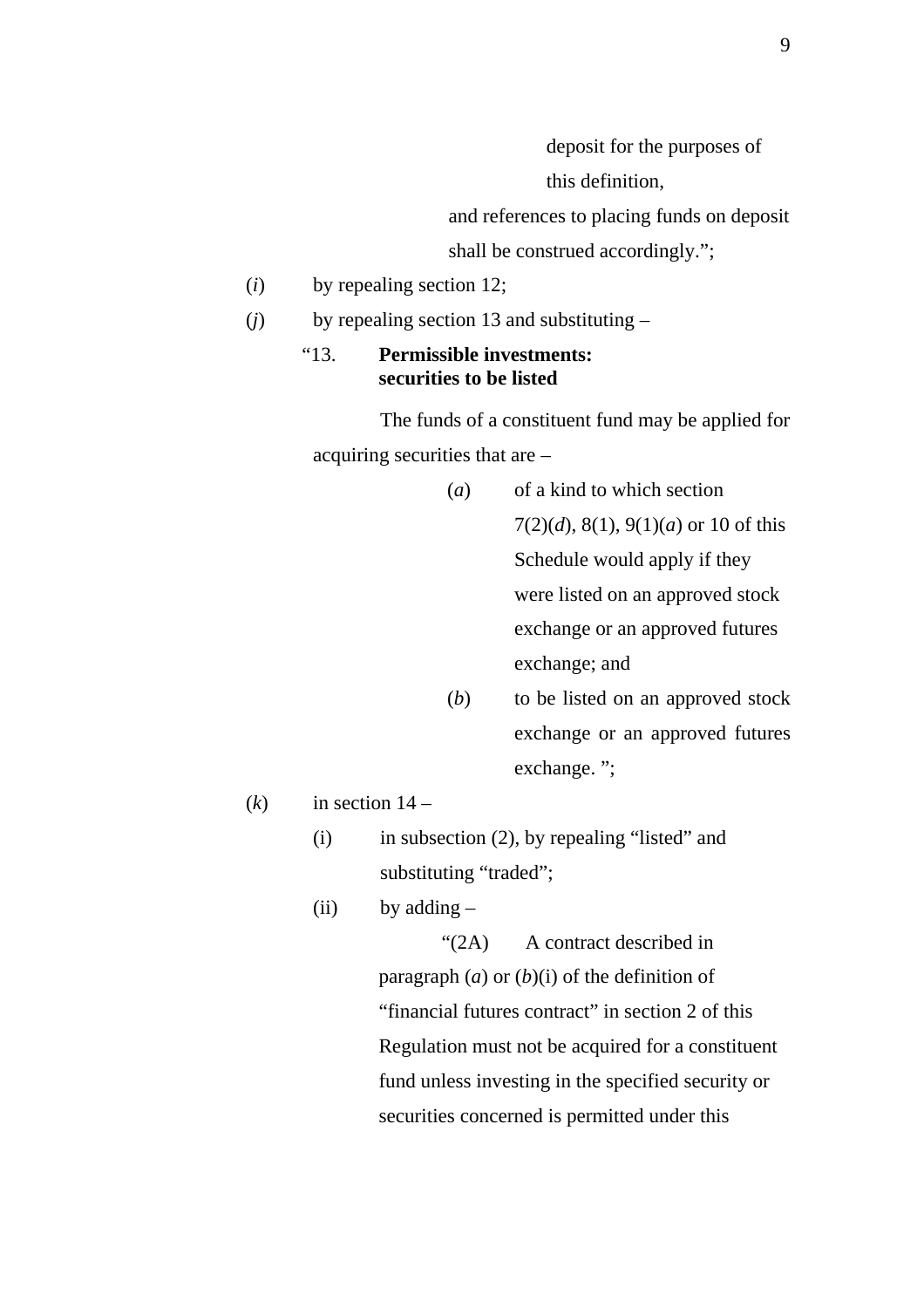Schedule at the time when the contract is entered into.";

- (iii) in subsection (3), by repealing "listed" and substituting "traded";
- $(l)$  in section  $15-$ 
	- (i) in subsection  $(2)$ 
		- (A) by repealing "A" and substituting "Subject to subsection (2A), a";
		- (B) in paragraph (*a*), by adding "or an eligible overseas bank" after "authorized financial institution";
	- (ii) by adding  $-$

"(2A) A currency forward contract must not be acquired from a branch outside Hong Kong of an authorized financial institution incorporated outside Hong Kong unless the authorized financial institution satisfies a minimum credit rating set by the Authority, based on the credit rating of the authorized financial institution as determined by an approved credit rating agency.";

- (*m*) in section 16(3), in the definition of "Hong Kong dollar currency investment" –
	- (i) in paragraph  $(b)$ , by repealing " $9(b)$ " and substituting " $9(1)(b)$ ";
	- (ii) in paragraph  $(c)$ 
		- (A) by repealing " $9(a)$ " and substituting "9(1)(*a*)";
		- (B) by adding "or to be listed" after "listed";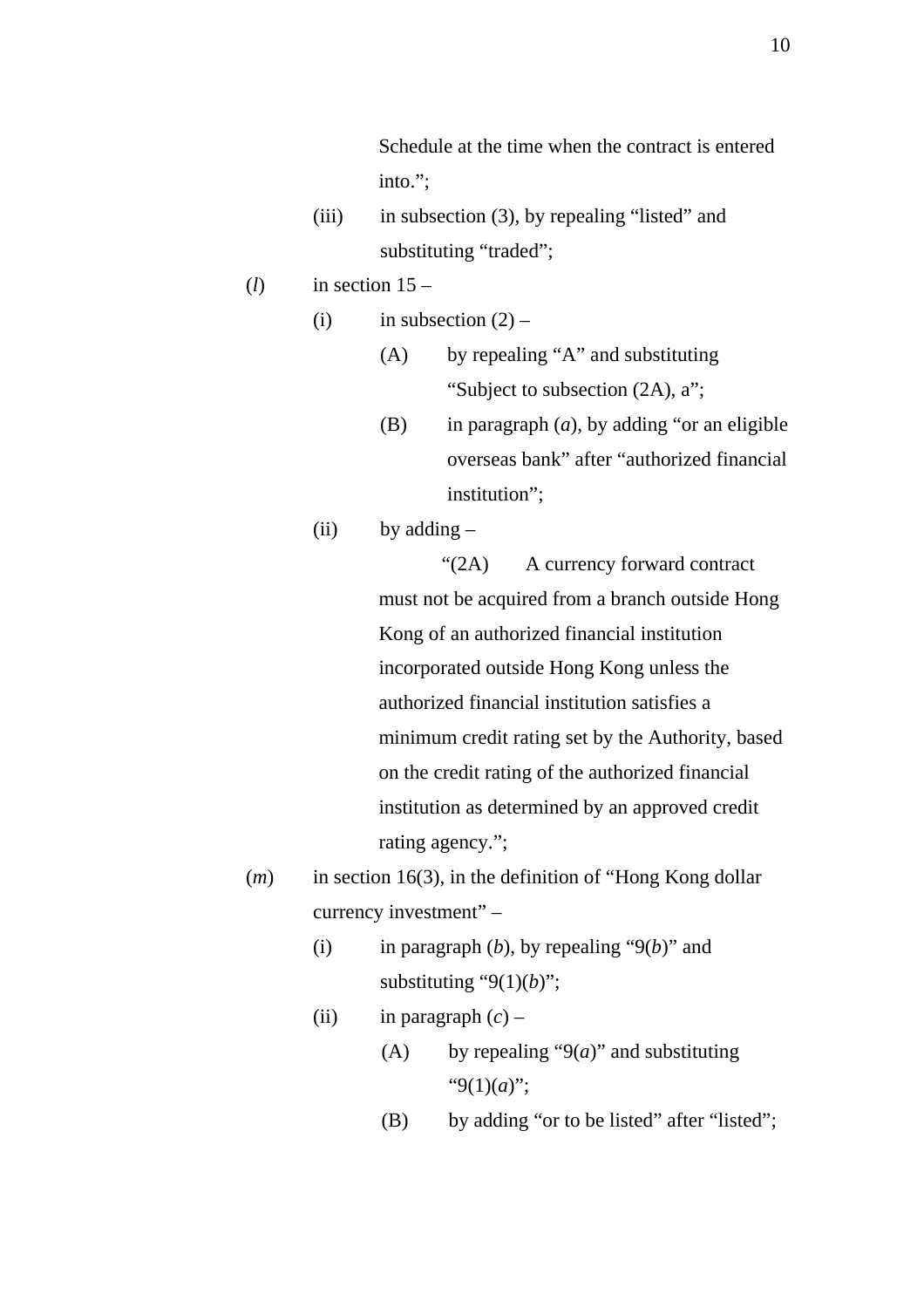(iii) in paragraph (*d*), by adding "or to be listed" after "listed".

Clerk to the Executive Council

COUNCIL CHAMBER

9 May 2006

#### **Explanatory Note**

 This Regulation makes miscellaneous amendments to the Mandatory Provident Fund Schemes (General) Regulation (Cap. 485 sub. leg. A) ("principal Regulation"). The major provisions of this Regulation include the following –

> (*a*) section 2(*a*)(i) and (*b*)(i) of this Regulation removes the references to an approved futures exchange and an approved stock exchange from the definitions of "financial futures contract" and "financial option contract" in section 2 of the principal Regulation. These references are considered unnecessary because section 14 of Schedule 1 to the principal Regulation has already provided that a financial futures contract or financial option contract must be listed on an approved futures exchange or an approved stock exchange in order to qualify as a permissible investment;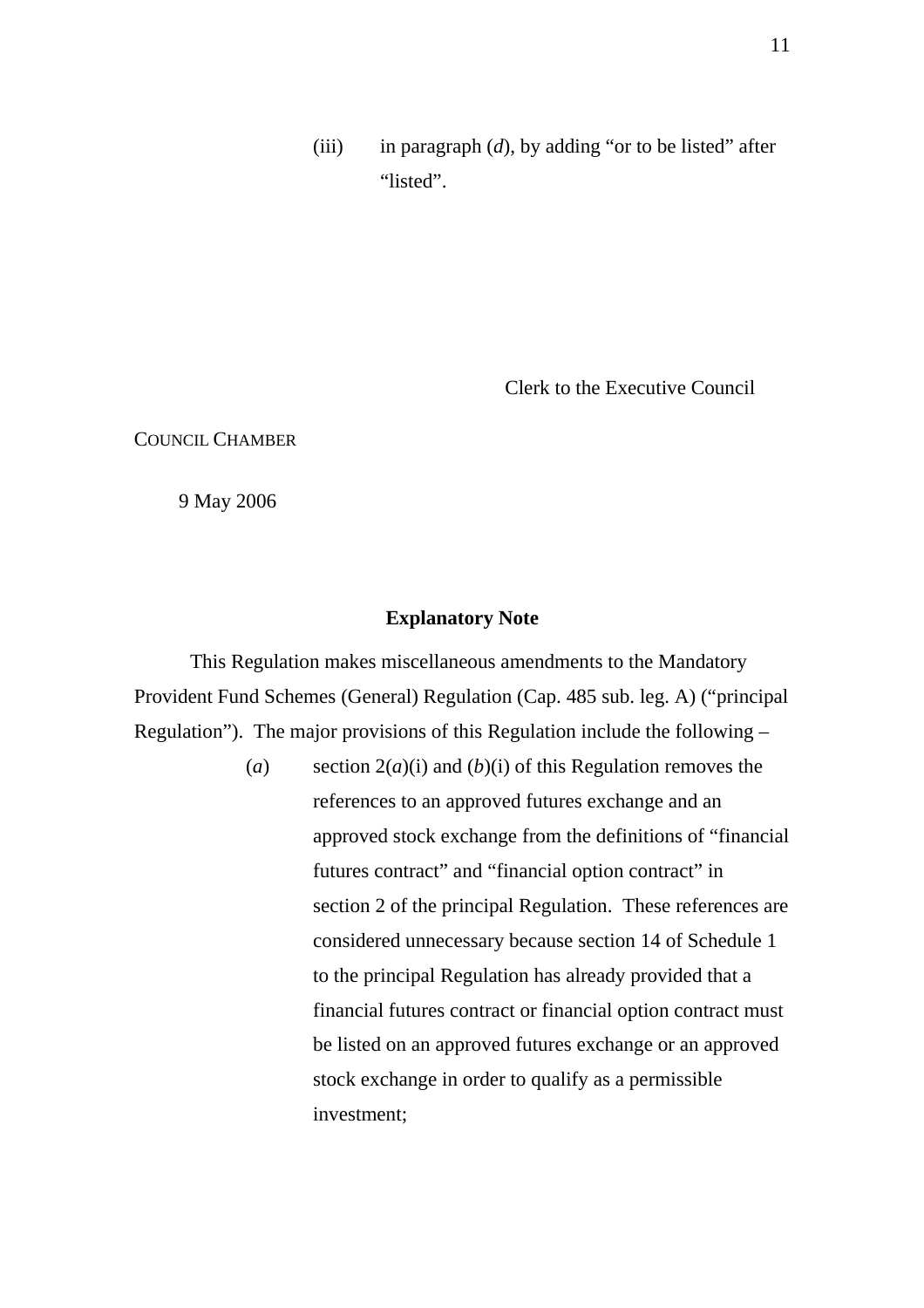- (*b*) section 3(*a*)(i) of this Regulation removes from the definitions of "call warrant", "put warrant" and "warrant" in section 1(1) of Schedule 1 to the principal Regulation the requirement that securities must be listed on an approved stock exchange or an approved futures exchange in order to fall within the meaning of these terms. The requirement is transferred to section 10 of that Schedule, which contains provisions dealing with warrants as a permissible investment (see section 3(*g*) of this Regulation);
- (*c*) section 3(*a*)(ii) of this Regulation provides that for the purposes of Schedule 1 to the principal Regulation, a security is to be listed on an approved stock exchange or an approved futures exchange if the requirements specified by the Mandatory Provident Fund Schemes Authority ("Authority") for the purpose are complied with in relation to the security;
- (*d*) section 3(*b*) of this Regulation amends section 2(1) of Schedule 1 to the principal Regulation, which prescribes a ceiling on the total amount of funds that may be invested in securities and other permissible investments issued by one person. Section 3(*b*)(i) of this Regulation excludes deposits from the restriction imposed by that section 2(1); (*e*) section 3(*b*)(ii) of this Regulation provides that where the funds of a constituent fund are invested in a permissible investment ("relevant investment") the value of which is determined by reference to the value of another investment ("underlying investment"), the amount invested in the

relevant investment is also to be taken into account when

ascertaining the total amount of the funds invested in the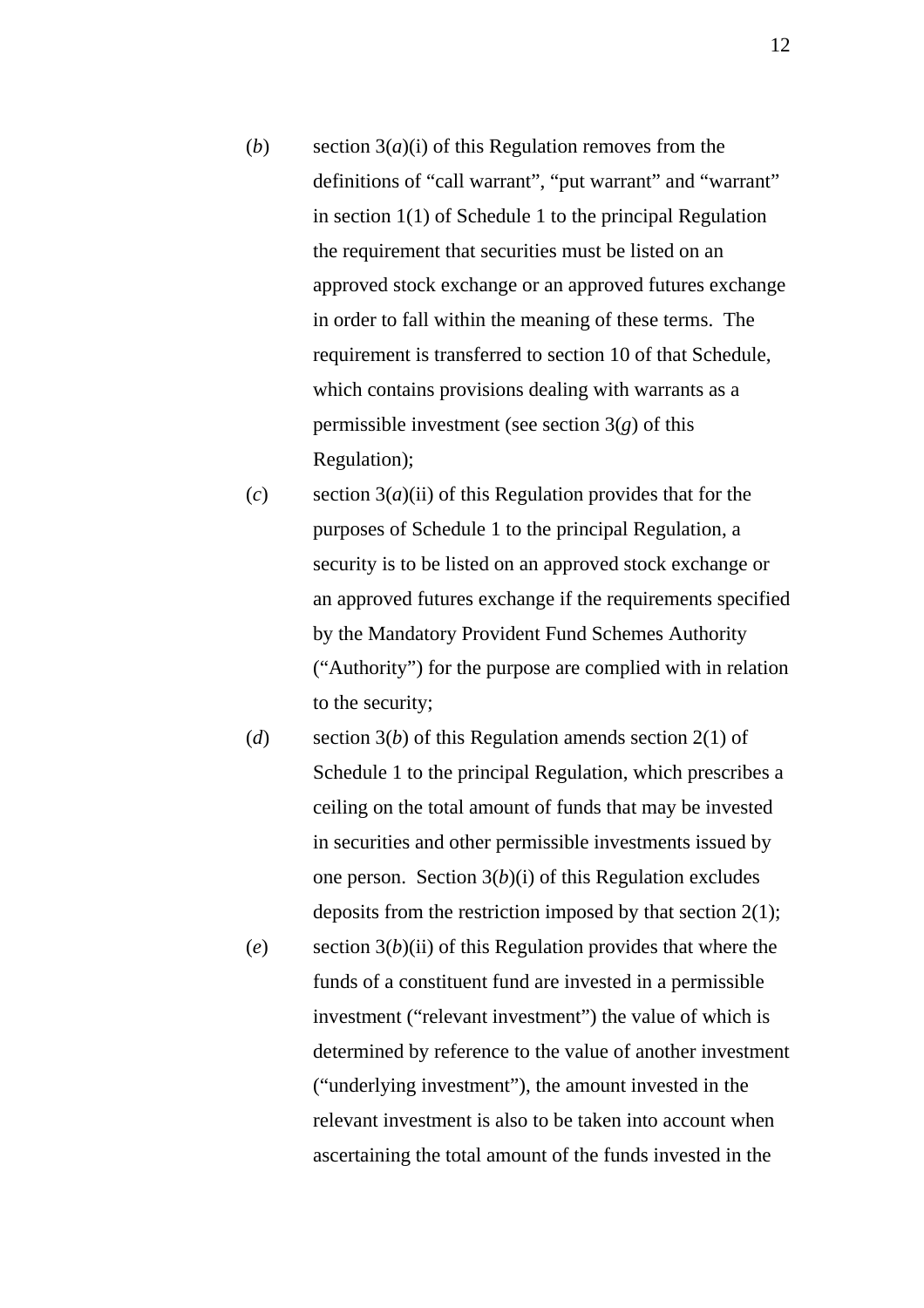securities and other permissible investments issued by the person who issues the underlying investment;

- (*f*) section 3(*b*)(iii) of this Regulation provides that where the repayment of principal or the payment of interest in respect of a debt security is guaranteed by a person, the debt security is to be regarded as also issued by that person when ascertaining whether the ceiling prescribed by section 2(1) of Schedule 1 to the principal Regulation has been exceeded;
- (*g*) section 2(2) of Schedule 1 to the principal Regulation prescribes a ceiling on the total amount of securities and other permissible investments issued by one person that a constituent fund may acquire. Section  $3(b)(iv)$  of this Regulation amends that section so that the 10 per cent ceiling imposed by that section applies only to shares and debt securities;
- (*h*) section 3(*d*)(ii) of this Regulation amends section 7 of Schedule 1 to the principal Regulation to clarify that in that section a debt security does not include a document evidencing a deposit within the meaning of section 11 of that Schedule;
- (*i*) section 3(*e*)(i) of this Regulation amends section 8 of Schedule 1 to the principal Regulation to permit funds to be invested in securities listed on an approved stock exchange, that are approved by the Authority;
- (*j*) section  $3(e)$ (*ii*) of this Regulation amends section  $8(2)$  of Schedule 1 to the principal Regulation to clarify that shares mentioned in paragraph (*a*) of that section 8(2) are fully-paid up shares;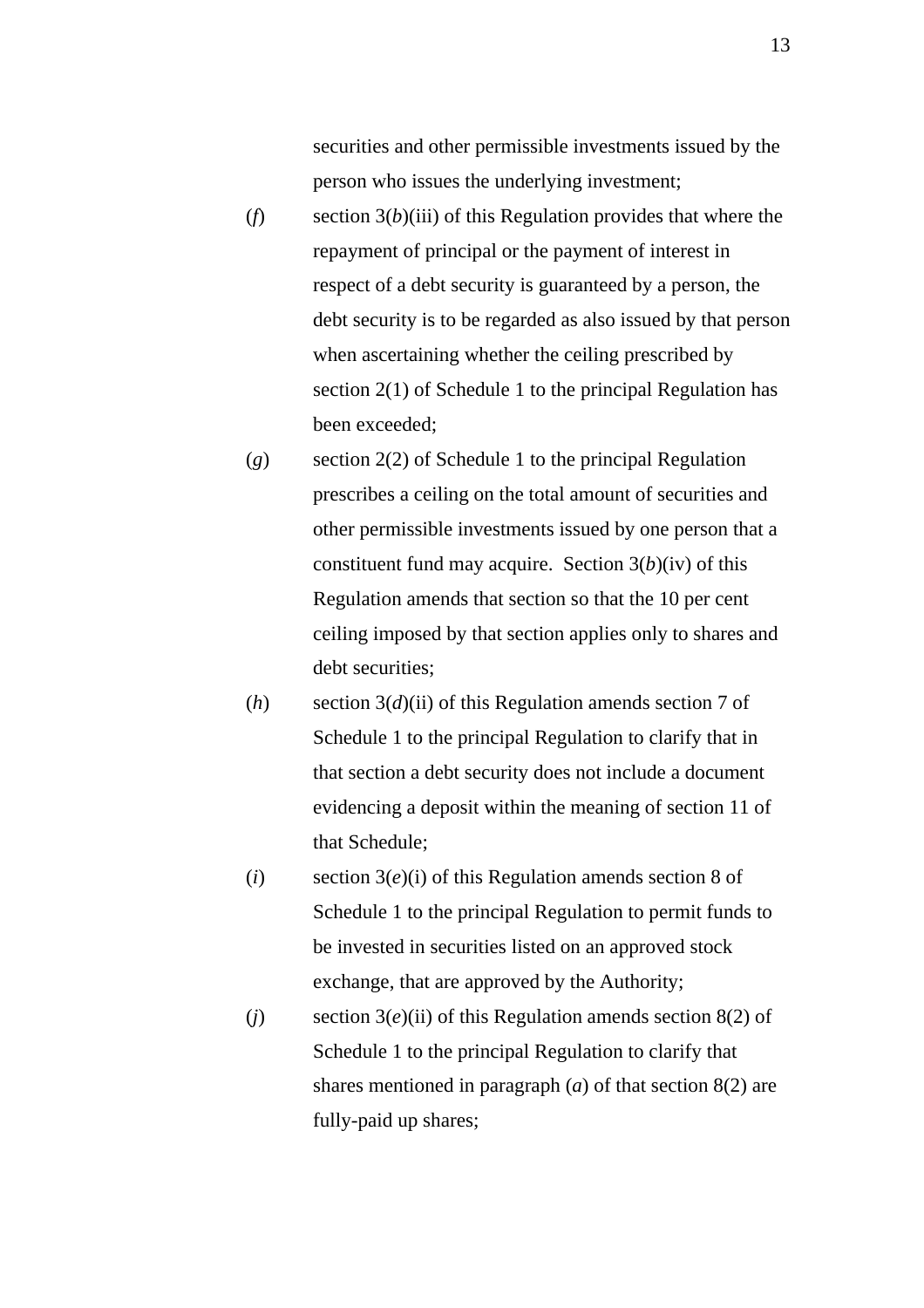- (*k*) section 3(*f*)(iii) of this Regulation amends section 9 of Schedule 1 to the principal Regulation to clarify that in that section a convertible debt security does not include a document evidencing a deposit within the meaning of section 11 of that Schedule;
- (*l*) section 3(*h*) of this Regulation amends section 11 of Schedule 1 to the principal Regulation, which provides that funds may be placed on deposit with an authorized financial institution or eligible overseas bank. Section 3(*h*)(ii) of this Regulation provides that funds may only be placed on deposit with a branch outside Hong Kong of an authorized financial institution incorporated outside Hong Kong if that institution satisfies a minimum credit rating set by the Authority;
- (*m*) section 3(*h*)(vi) of this Regulation provides that where a constituent fund has a total market value of less than \$8,000,000, the total amount of funds deposited with a group of associated authorized financial institution or eligible overseas banks may, with the prior approval of the Authority, exceed 25 per cent of the total market value of the constituent fund;
- (*n*) section 3(*h*)(vii) of this Regulation clarifies that where funds are invested in a certificate of deposit that is issued by an authorized financial institution or eligible overseas bank and acquired from a person other than that institution or bank, an amount equal to the market value of the certificate is to be regarded as having been deposited with that institution or bank;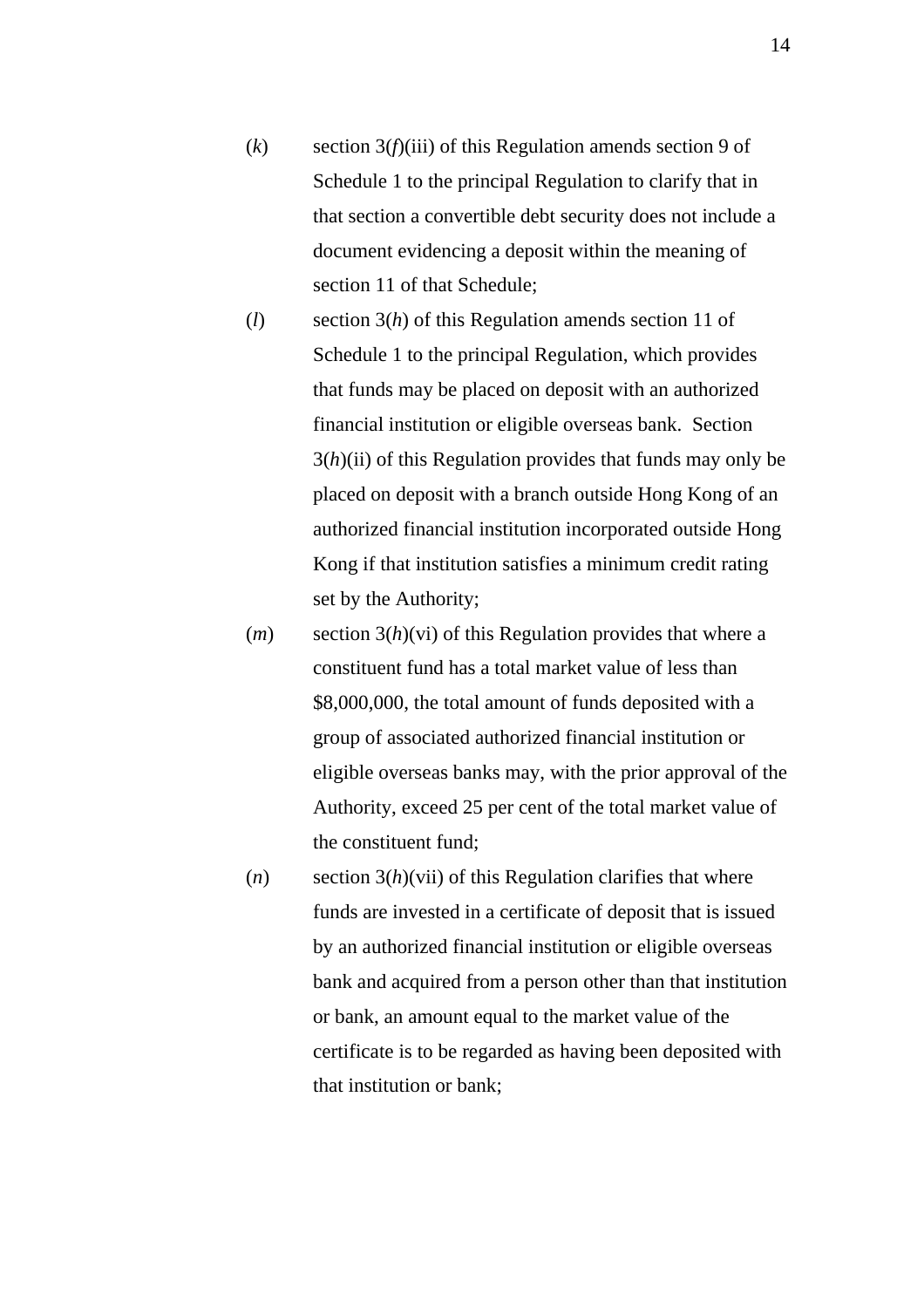- (*o*) section 3(*h*)(viii) of this Regulation amends the definition of "deposit" in section 11(5) of Schedule 1 to the principal Regulation;
- (*p*) section 3(*i*) of this Regulation repeals section 12 of Schedule 1 to the principal Regulation, which contains provisions dealing with application of funds for subscribing for debt securities from underwriters. Subscription for debt securities will be dealt with by the amended section 13 of that Schedule;
- (*q*) section 3(*j*) of this Regulation amends section 13 of Schedule 1 to the principal Regulation to clarify that funds may be applied for acquiring specified kinds of securities that are to be listed, irrespective of whether they are offered to the public for subscription or not. It also removes the restriction that the total value of securities to be subscribed for must not exceed the amount of money held on deposit for the constituent fund;
- (*r*) section 3(*k*)(ii) of this Regulation amends section 14 of Schedule 1 to the principal Regulation to provide that a stock futures contract may not be acquired for a constituent fund unless the securities to which the contract relates are themselves permissible investments;
- (*s*) section 3(*l*) of this Regulation amends section 15 of Schedule 1 to the principal Regulation, which relates to the acquisition of currency forward contracts. Section  $3(l)(i)(B)$  of this Regulation provides that a currency forward contract may be acquired from an eligible overseas bank;
- (*t*) section 3(*l*)(ii) of this Regulation provides that a currency forward contract may only be acquired for a constituent

15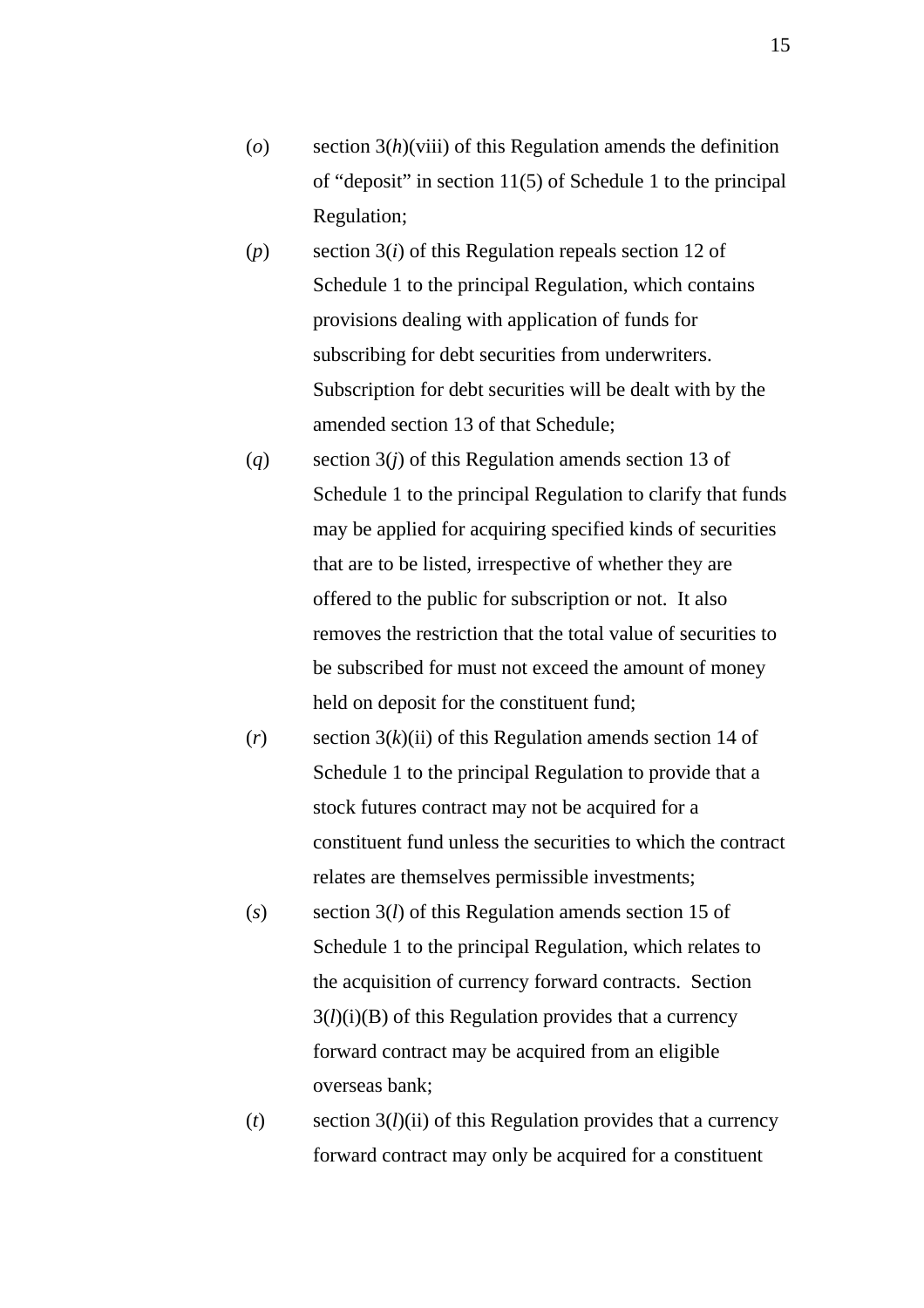fund from a branch outside Hong Kong of an authorized financial institution incorporated outside Hong Kong if that institution satisfies a minimum credit rating set by the Authority;

(*u*) section 3(*m*) of this Regulation amends the definition of "Hong Kong dollar currency investment" in section 16(3) of Schedule 1 to the principal Regulation consequent upon the amendments made to section 13 of that Schedule under section 3(*j*) of this Regulation.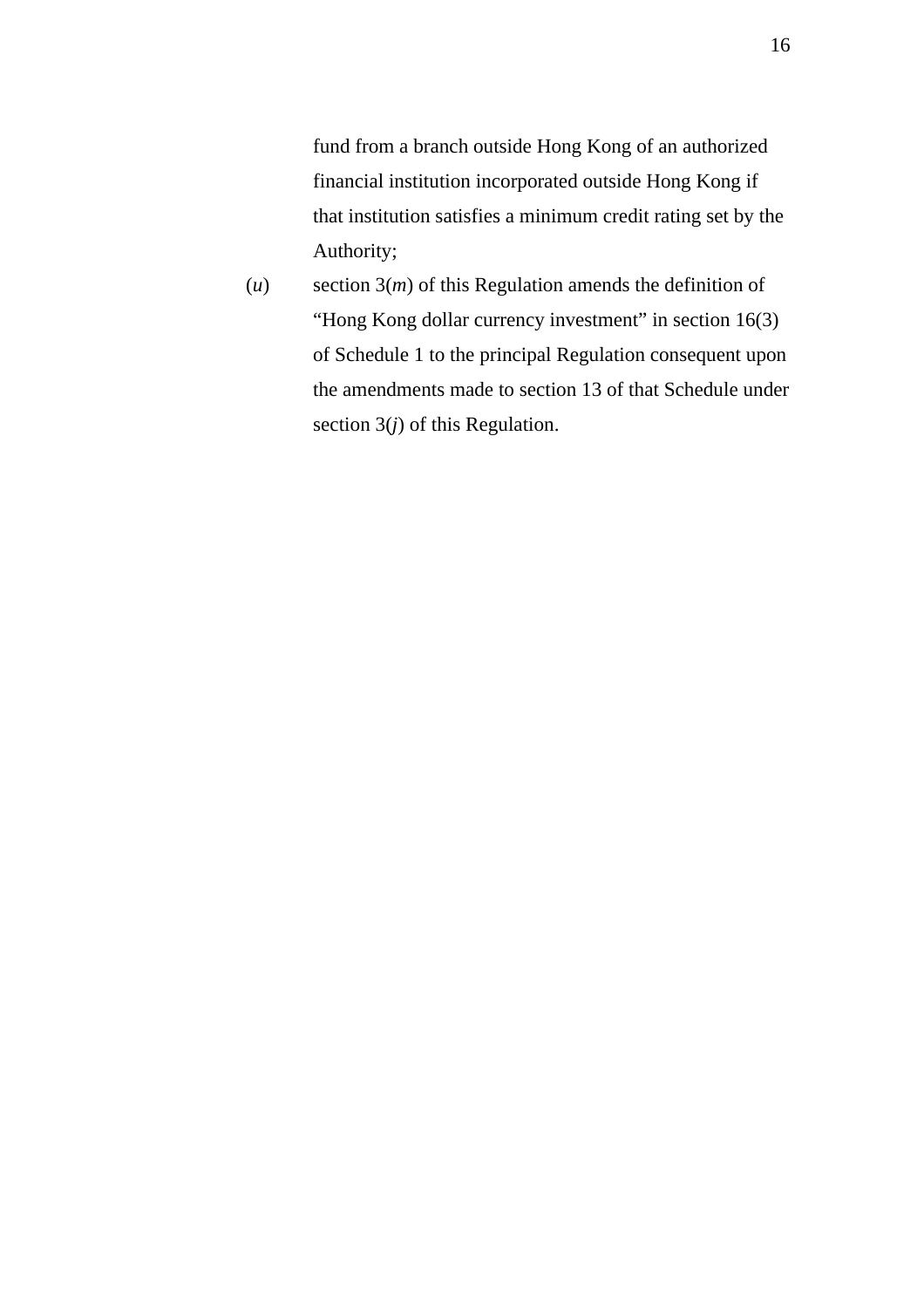#### **Legislative Council Meeting of 14 June 2006**

# **Speech of the Secretary for Financial Services and the Treasury for Moving a Motion for the Passage of the Mandatory Provident Fund Schemes (General) (Amendment) Regulation 2006**

Madam President,

 I move a motion for the passage of the Mandatory Provident Fund Schemes (General) (Amendment) Regulation 2006 ("the Amendment Regulation").

2. Since the implementation of the Mandatory Provident Fund ("MPF") System in December 2000, the Government and the Mandatory Provident Fund Schemes Authority ("the MPFA") has constantly strengthened and refined the system to ensure that it is in line with the prevailing market practice and serving the interests of MPF scheme members.

3. Over the past few years, in response to the amendment proposals regarding the MPF legislation raised by the MPFA, we have introduced two amendment bills into the Legislative Council ("the LegCo"), which were both passed. On the other hand, the MPFA has established the MPF Schemes Operation Review Committee ("the Review Committee"). The Review Committee comprises representatives of employee and employer groups, service providers, professional bodies, etc. It is tasked to review the operational aspects of the MPF legislation for further improvements. The Review Committee has completed a series of reviews on investment regulations set out in the Mandatory Provident Fund Schemes (General) Regulation.